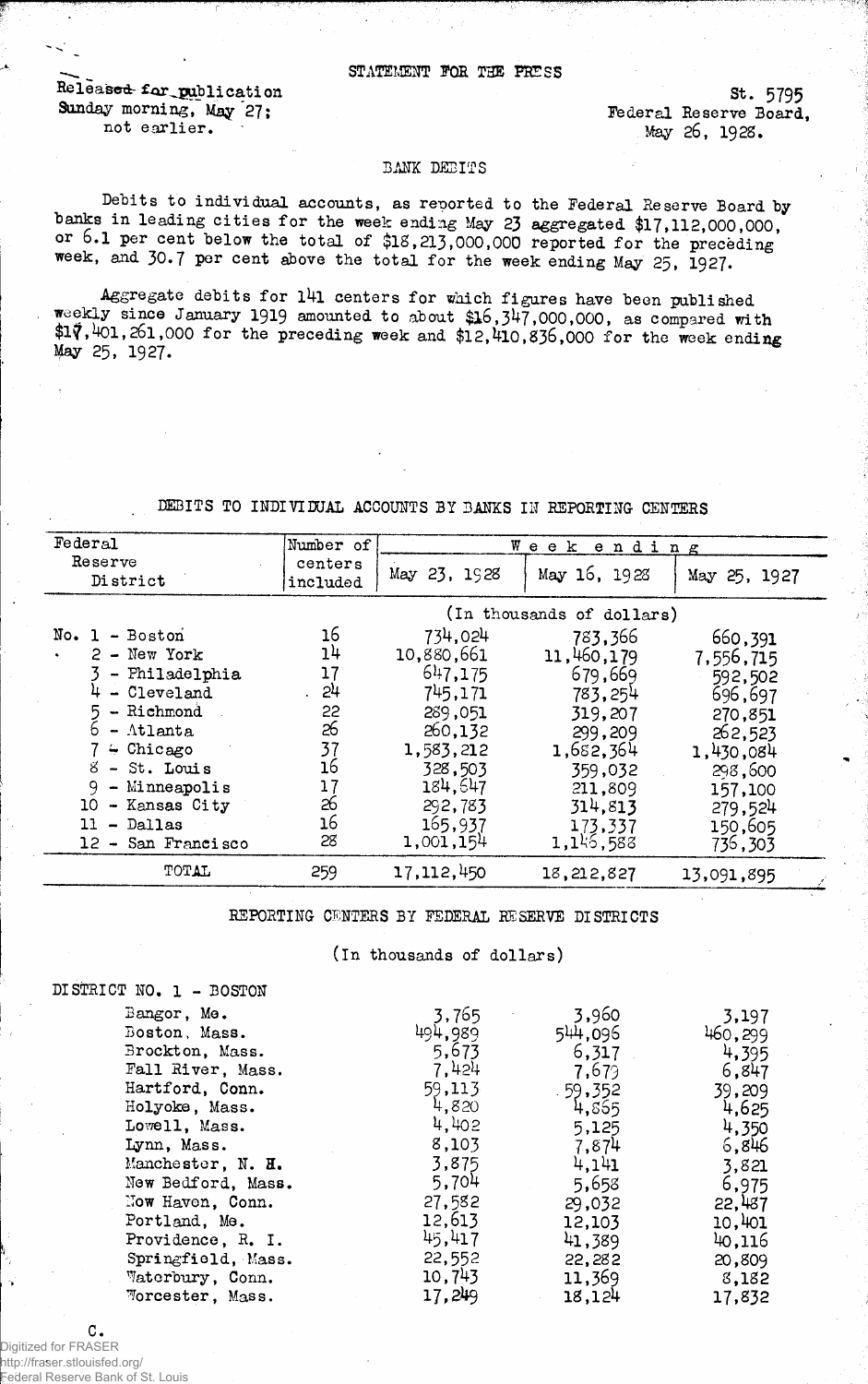DEBITS TO INDIVIDUAL ACCOUNTS BY BANKS LIFTEORTING CENTERS 5. 5795a

|                                      | <u> Meekending</u> |                           |                 |
|--------------------------------------|--------------------|---------------------------|-----------------|
|                                      | $M_{5y}$ 23, 1923  | May 16, 1928              | May 25, 1927    |
|                                      |                    |                           |                 |
| DISTRICT NO. 2 - NEW YORK            |                    | (In thousands of dollars) |                 |
| Albany, N.Y.                         |                    |                           |                 |
| Binghamton, N.Y.                     | 47,620             | 73,017                    | 36,965          |
| Buffalo, N.Y.                        | 5,959              | 6,417                     | 4,842           |
| Elmira, N. Y.                        | 100,693            | 109,098                   | 78,630          |
| Jamestown, N.Y.                      | 4,480              | 5,387                     | 4,366           |
| Montclair, N. J.                     | 4,874              | 5,140                     | 4,679           |
| Newark, N. J.                        | 7,009<br>99,059    | 6,273                     | 5,367           |
| New York, N. Y.                      | 10,454,672         | 113,288<br>10,994,718     | 79,587          |
| Northern New Jersey Clearing         |                    |                           | 7,223,453       |
| House Association                    | 70,749             | 65,960                    | 49,438          |
| Passaic, N. J.                       | 12,081             | 11,740                    | 9,402           |
| Poughkeepsie, N.Y.                   | 4,456              | 4,210                     | 3,526           |
| Rochester, N. Y.                     | 44,909             | 43,806                    | 33,693          |
| Stamford, Conn.                      | 3,950              | 4,895                     | 3,842           |
| Syracuse, N.Y.                       | 20,150             | 16,230                    | 18,925          |
| DI STRICT NO. 3 - PHILADELPHIA       |                    |                           |                 |
| Allentown, Pa.                       |                    |                           |                 |
| Altoona, Pa.                         | 7,875              | 9,553<br>4,029            | 8,161           |
| Camden, N. J.                        | 4,982              |                           | 3,687           |
| Chester, Pa.                         | 13,997             | 15,597<br>6,486           | 13,387          |
| Harrisburg, Pa.                      | 5,549<br>8,959     | 9,857                     | 5,080           |
| Hazleton, Pa.                        | 3,498              | 4,114                     | 7,525           |
| Johnstown, Pa.                       | 5,875              | 5,591                     | 3,082<br>5,528  |
| Lancaster, Pa.                       | 6,942              | 7,541                     | 6,428           |
| Lebanon, Pa.                         | 1,827              | 1,961                     | 1,988           |
| Norristown, Pa.                      | 3,819              | 4,004                     |                 |
| Philadelphia, Pa.                    | 497,591            | 526,633                   | 456,600         |
| Reading, Pa.                         | 11,695             | 11,982                    | 11,814          |
| Scranton, Pa.                        | 19,400             | 18,100                    | 17,900          |
| Trenton, N. J.                       | 19,475             | 18,953                    | 17,240          |
| Wilkes-Barre, Pa.                    | 13,100             | 13,100                    | 12,800          |
| Williamsport, Pa.                    | 4,382              | 5,237                     | 4,825           |
| Wilmington, Del.                     | 15,922             | 14,697                    | 11,541          |
| York, Pa.                            | 6,106              | 6,238                     | 4,916           |
| DISTRICT NO. 4 - CLEVELAND           |                    |                           |                 |
| Akron, Ohio                          | 23,122             | 26,463                    | 24, 741         |
| Butler, Pa.                          | 2,540              | 3,333                     | 2,528           |
| Canton, Ohio                         | 10,448             | 11,719                    | 9,892           |
| Cincinnati, Ohio                     | 93,125             | 105,789                   | 86,663          |
| Cleveland, Ohio.                     | 188,803            | 189,952                   | 162,967         |
| Columbus, Ohio                       | 35,655             | $-43,188$                 | 35,867          |
| Connellsville, Pa.                   | 954                | 1,074                     | 934             |
| Dayton, Ohio                         | 23,502             | 22,538                    | 20,691          |
| Erie, Pa.                            | 9,507              | 10,630                    | 8,108           |
| Greensburg, Pa.                      | 4,629              | 4,367                     | 5,164           |
| Homostead, Pa.                       | 1,062              | 1,181                     | 954             |
| Lexington, Ky.                       | 4,741              | 5,526                     | 4,541           |
| Lima, Ohio                           | 3,416              | 3,611                     | 2,944           |
| Lorain, Ohio                         | 1,353              | 1,547                     | 1,260           |
| Middletown, Ohio                     | 2,778              | 2,755                     | 2,290           |
| Oil City, Pa.                        | 4,879              | 5,252                     | 3,341           |
| Pittsburgh, Pa.                      | 231,319            | 218,980                   | 224,616         |
| Springfield, Ohio                    | 4,721              | 5,217                     | 4,828           |
| Steubenville, Ohio                   | 2,347              | 2,979                     | 2,264           |
| Toledo, Ohio                         | 63,149             | 78,091                    | 58,388          |
| Warren, Ohio                         | 2,582              | 3,633                     | 2,886           |
| Wheeling, W. Va.                     | 11,884<br>15,645   | 12,515                    | 11,685          |
| Youngstown, Ohio<br>Zanesville, Ohio | 3,010              | 19,535<br>3,379           | 16,402<br>2,743 |
|                                      |                    |                           |                 |

http://fraser.stlouisfed.org/

π

j.

Federal Reserve Bank of St. Louis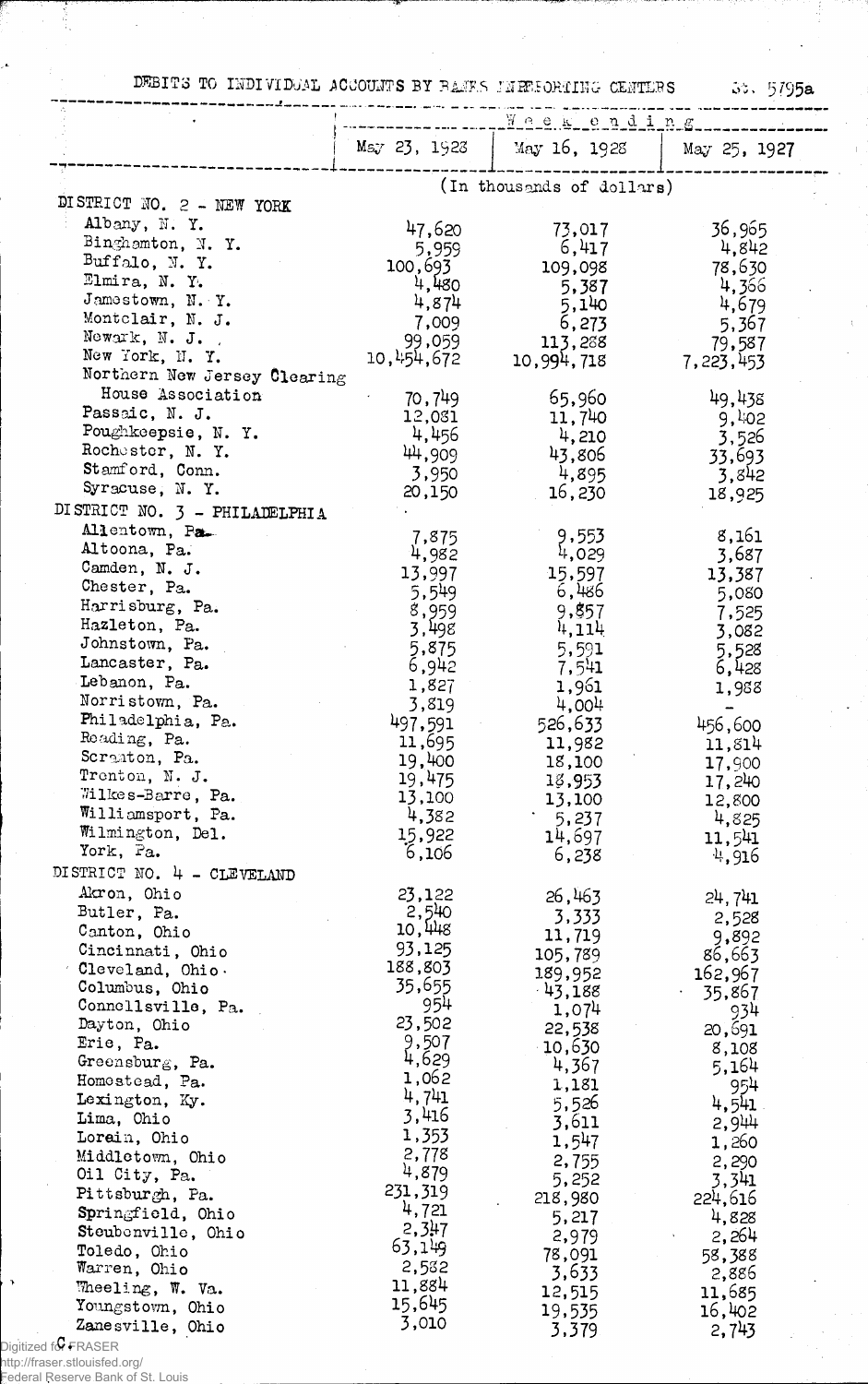DEBITS TO INDIVIDUAL ACTUALS BY BANKE IN REFORMING CENTERS St. 5795b

|                                     |                 | سرزار                     |                 |  |
|-------------------------------------|-----------------|---------------------------|-----------------|--|
|                                     |                 | Veekending                |                 |  |
|                                     | May 23, 1928    | May 16, 1928              | May 25, 1927    |  |
|                                     |                 |                           |                 |  |
|                                     |                 |                           |                 |  |
|                                     |                 | (In thousands of dollars) |                 |  |
| DISTRICT NO. 5 - RICHMOND           |                 |                           |                 |  |
|                                     |                 |                           |                 |  |
| Asheville, N. C.                    | 6,804           | 7,245                     | 9,064           |  |
| Baltimore, Md.                      | 89,411          | 100,192                   | 80,905          |  |
| Charleston, S. C.                   |                 | 4,876                     | 6,055           |  |
| Charleston, W. Va.                  | 8,380           | 8,877                     | 8,570           |  |
| Charlotte, N. C.<br>Columbia, S. C. | 11,808          | 12,966                    | 11,740          |  |
| Cumberland, Md.                     | 4,737           | 8,293                     | 5,349           |  |
| Danville, Va.                       | 2,121<br>1,841  | 2,211                     | 2,024           |  |
| Durham, N. C.                       | 6,894           | 1,978<br>5,762            | 1,670<br>5,492  |  |
| Greensboro, N. C.                   | 5,650           | 6,666                     | 5,294           |  |
| Greenville, S. C.                   | 5,400           | 7,000                     | 4,820           |  |
| Hagerstown, Md.                     | 2,403           | 2,580                     | 2,302           |  |
| Huntington, W. Va.                  | 5,695           | 5,088                     | 4,754           |  |
| Lynchburg, $Va.$                    | 4,335           | 4,314                     | 3,942           |  |
| Newport News, Va.                   | 2,175           | 2,280                     | 2,027           |  |
| Norfolk, Va.                        | 16,082          | 16,701                    | 16,583          |  |
| Raleigh, N. C.                      | 3,849           | 8,280                     | 4,618           |  |
| $R_1$ chmond, Va.<br>Roanoke, Va.   | 28,714          | 31,321                    | 27,045          |  |
| Spartanburg, S. C.                  | 6,571           | 7,097                     | 6,369           |  |
| Washington, D. C.                   | 2,965<br>61,459 | 3,041<br>63,846           | 3,438<br>51,301 |  |
| Wilmington, N. C.                   | 3,183           | 3,871                     | 4,695           |  |
| Winston-Salem, N. C.                | 8,574           | 9,598                     | 8,849           |  |
|                                     |                 |                           |                 |  |
| DISTRICT NO. 6 - ATLANTA            |                 |                           |                 |  |
| Albany, Ga.                         | 762             | 923                       | 785             |  |
| Atlanta, Ga.                        | 35,493          | 43,228                    | 30,524          |  |
| Augusta, Ga.                        | 4,946           | 5,720                     | 5,561           |  |
| Birmingham, Ala.                    | 31,410          | 36,030                    | 32,127          |  |
| Brunswick, Ga.                      | 646             | 782                       | 731             |  |
| Chattanooga, Tenn.                  | 11,508          | 13,731                    | 10,314          |  |
| Columbus, Ga.                       | 3,033           | 3,841                     | 2,732           |  |
| Dothan, Ala.                        | 589             | 631                       | 618             |  |
| Elberton, Ga.<br>Hattiesburg, Miss. | 165<br>1,717    | 209<br>1,739              | 216<br>1,523    |  |
| Jackson, Miss.                      | 5,305           | 6,353                     | 4,305           |  |
| Jacksonville, Fla.                  | 17,013          | 17,646                    | 18,912          |  |
| Knoxville, Tenn.                    | 7,840           | 8,889                     | 7,589           |  |
| Macon, Ga.                          | 4,940           | 5,054                     | 4,465           |  |
| Meridian, Miss.                     | 3,286           | 4,158                     | 3,727           |  |
| Miami, Fla.                         | 8,459           | 9,047                     | 13,140          |  |
| Mobile, Ala.                        | 8,926           | 9,370                     | 8,125           |  |
| Montgomery, Ala.                    | 5,267           | 5,887                     | 4,909           |  |
| Nashville, Tenn.                    | 20,570          | 25,713                    | 19,321          |  |
| Newman, Ga.                         | 453             | 563                       | 357<br>66,010   |  |
| New Orleans, La.<br>Pensacola, Fla. | 65,323<br>1,876 | 75,973<br>1,792           | 1,457           |  |
| Savannah, Ga.                       | 9,240           | 10,105                    | 12,015          |  |
| Tampa, Fla.                         | 8,861           | 9,269                     | 10,346          |  |
| Valdosta, Ga.                       | 1,106           | 1,047                     | 1,223           |  |
| Vicksburg, Miss.                    | 1,398           | 1,509                     | 1,491           |  |

 ${\tt C}$  .

 $\ddot{\bullet}$ 

Digitized for FRASER http://fraser.stlouisfed.org/ Federal Reserve Bank of St. Louis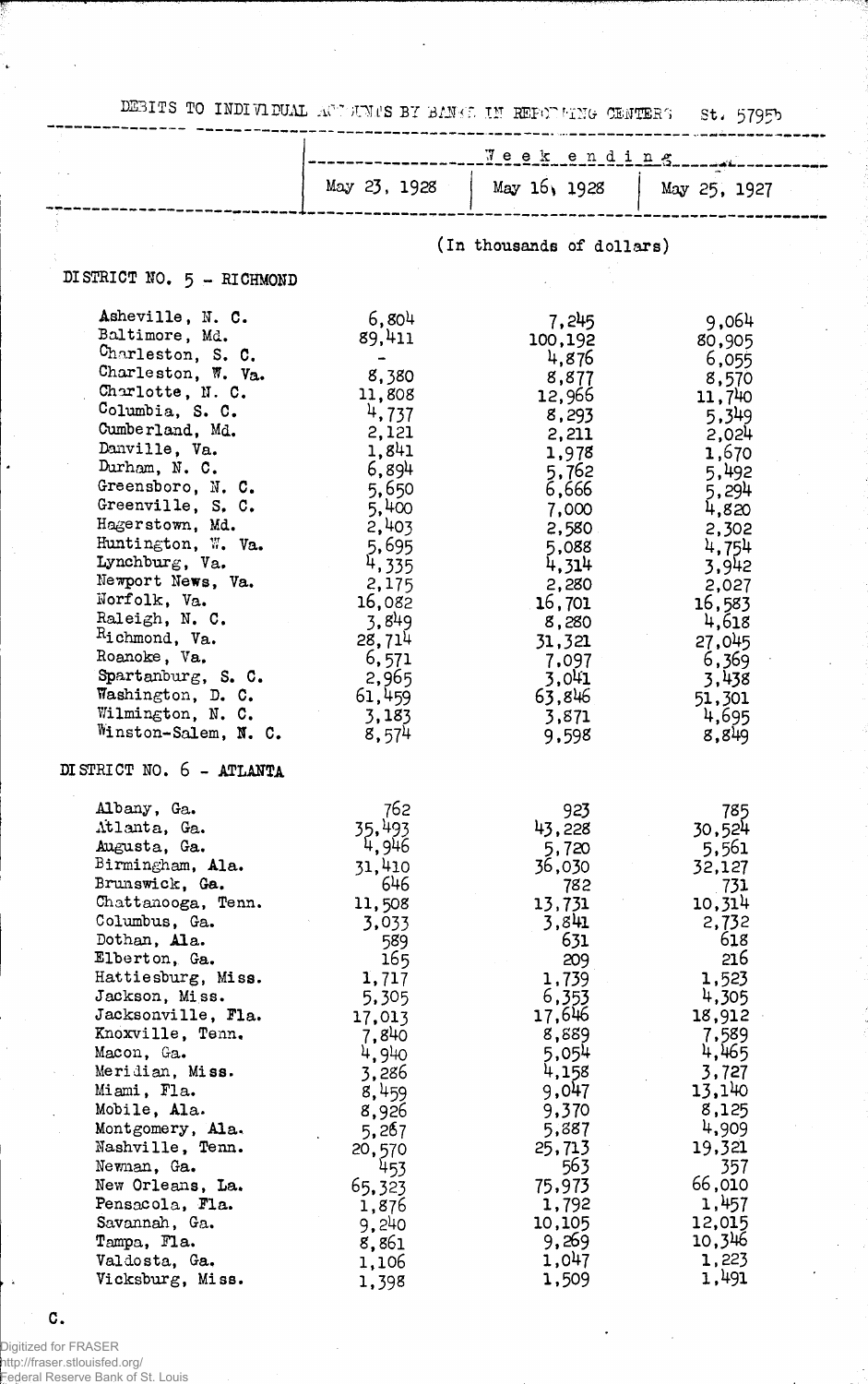DEBITS TO INDIVIDUAL ACCOUNTS BY BANKS IN REPORTING CENTERS St. 5795c

|                                                         | Week ending               |                 |                 |
|---------------------------------------------------------|---------------------------|-----------------|-----------------|
|                                                         | May 23, 1928              | May $16, 1928$  | May 25, 1927    |
|                                                         | (In thousands of dollars) |                 |                 |
| DISTRICT NO. 7 - CHICAGO                                |                           |                 |                 |
| Adrian, Mich.                                           | 1,192                     | 1,285           | 1,066           |
| Aurora, Ill.                                            | 3,673                     | 4,259           | 4,098           |
| Bay City, Mich.                                         | 2,872                     | 2,948           | 2,854           |
| Bloomington, Ill.                                       | 3,230                     | 3,096           | 2,552           |
| Cedar Rapids, Iowa                                      | 10,375                    | 10,863          | 9,424           |
| Champaign-Urbana, Ill.                                  | 3,541                     | 3,372           | 3,246           |
| Chicago, Ill.                                           | 975,866                   | 1,041,644       | 915,319         |
| Danville, Ill.                                          | 3,405                     | 3,032           | 2,754           |
| Davenport, Iowa                                         | 10,323                    | 9,374           | 7,752           |
| Decatur, Ill.                                           | 4,668                     | 5,063           | 4,299           |
| Des Moines, Iowa                                        | 22,319                    | 21,345          | 18,700          |
| Detroit, Mich.                                          | 257,982                   | 262,856         | 199,424         |
| Dubuque, Iowa                                           | 3,781                     | 3,890           | 3,207           |
| Flint, Mich.                                            | 12,332<br>10,374          | 12,585          | 11,609          |
| Fort Wayne, Ind.<br>Gary, Ind.                          | 5,232                     | 11,038<br>8,152 | 9,942           |
| Grand Rapids, Mich.                                     | 20,787                    | 22,988          | 5,575<br>18,961 |
| Green Bay, Wis.                                         | 3,568                     | 3,374           | 3,203           |
| Hammond, Ind.                                           | 5,977                     | 5,337           | 5,650           |
| Indianapolis, Ind.                                      | 42,879                    | 52,335          | 38,000          |
| Jackson, Mich.                                          | 6,200                     | 5,933           | 4,632           |
| Kalamazoo, Mich.                                        | 6,895                     | 6,781           | 5,437           |
| Lansing, Mich.                                          | 9,294                     | 8,040           | 7,357           |
| Mason City, Iowa                                        | 2,400                     | 2,400           | 2,300           |
| Milwaukee, Wis.                                         | 70,723                    | 82,028          | 63,656          |
| Moline, Ill.                                            | 2,750                     | 3,006           | 2,013           |
| Muscatine, Iowa                                         | 1,606                     | 1,463           | 1,487           |
| Oshkosh, Wis.                                           | 3,400                     | 3,200           | 2,800           |
| Peoria, Ill.                                            | 12,977                    | 12,992.         | 12,164          |
| Rockford, Ill.                                          | 7,703                     | 9,033           | 6,878           |
| Saginaw, Mich.                                          | 6,613                     | 5,679           | 6,099           |
| Sheboygan, Wis.                                         | 3,740<br>13,036           | 4,149           | 3,549           |
| Sioux City, Iowa                                        | 12,884                    | 14,295          | 15,514          |
| South Bend, Ind.<br>Springfield, Ill.                   | 7,572                     | 14,936          | 11,937          |
| Terre Haute, Ind.                                       | 5,502                     | 8,861<br>5,186  | 7,337<br>4,852  |
| Waterloo, Iowa                                          | 5,541                     | 5,496           | 4,437           |
|                                                         |                           |                 |                 |
| DISTRICT NO. 8 - ST. LOUIS<br>East St. Louis and Nat'l. |                           |                 |                 |
| Stock Yards, Ill.                                       | 15,047                    | 15,535          | 10,287          |
| Eldorado, Ark.                                          | 2,066                     | 1,978           | 1,800           |
| Evansville, Ind.                                        | 12,303                    | 15,320          | 11,125          |
| Fort Smith, Ark.                                        | 2,732                     | 2,875           | 3,150           |
| Greenville, Miss.                                       | 715                       | $84 +$          | 383             |
| Helena, Ark.                                            | 860                       | 784             | 988             |
| Little Rock, Ark.                                       | 18,639                    | 20,045          | 15,755          |
| Louisville, Ky.                                         | 51,117                    | 149,557         | 44,595          |
| Memphis, Tenn.                                          | 30,469                    | 32,997          | 34,126          |
| Owensboro, Ky.                                          | 1,241                     | 1,333           | 1,030           |
| Pine, Bluff, Ark.                                       | 2,178                     | 2,459           | 2,816           |
| Quincy, Ill.                                            | 3,220                     | 2,059           | 2,660           |
| St. Louis, Mo.                                          | 181,600                   | 206,700         | 164,600         |
| Sedalia, Mo.                                            | 1,119                     | 1,224           | 1,031           |
| Springfield, Mo.<br>Texarkana, Ark. (See also Tex.)     | 4,247                     | 4,242<br>1,030  | 3,379<br>825    |
|                                                         | 950                       |                 |                 |

C.

 $\ddot{\bullet}$ 

Digitized for FRASER http://fraser.stlouisfed.org/ Federal Reserve Bank of St. Louis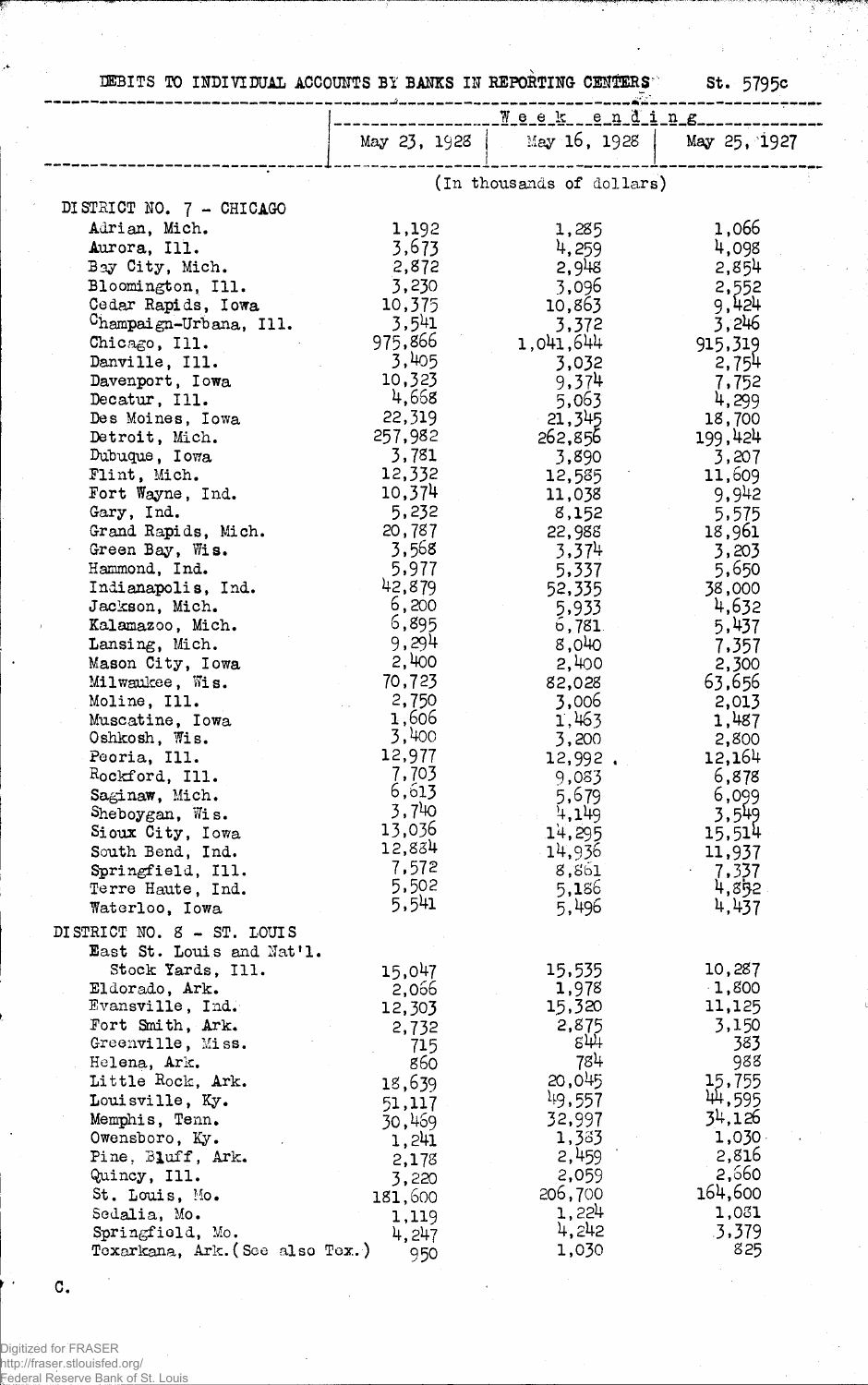DEBITS TO INDIVIDUAL ACCOUNTS BY BANKS IN REPORTING CENTERS St. 5795 $\omega$ 

------------- ^ ............ T-— :

|                                                                                                                                                                                                                                                                                                                                                                                                                                                                                                                                                   | Weekending                                                                                                                                                                                                                           |                                                                                                                                                                                                                                                |                                                                                                                                                                                                                                            |  |
|---------------------------------------------------------------------------------------------------------------------------------------------------------------------------------------------------------------------------------------------------------------------------------------------------------------------------------------------------------------------------------------------------------------------------------------------------------------------------------------------------------------------------------------------------|--------------------------------------------------------------------------------------------------------------------------------------------------------------------------------------------------------------------------------------|------------------------------------------------------------------------------------------------------------------------------------------------------------------------------------------------------------------------------------------------|--------------------------------------------------------------------------------------------------------------------------------------------------------------------------------------------------------------------------------------------|--|
|                                                                                                                                                                                                                                                                                                                                                                                                                                                                                                                                                   | May 23, 1923                                                                                                                                                                                                                         | May 16, 1923                                                                                                                                                                                                                                   | May 25, 1927                                                                                                                                                                                                                               |  |
|                                                                                                                                                                                                                                                                                                                                                                                                                                                                                                                                                   | (In thousands of dollars)                                                                                                                                                                                                            |                                                                                                                                                                                                                                                |                                                                                                                                                                                                                                            |  |
| DISTRICT NO. 9 - MINNEAFOLIS                                                                                                                                                                                                                                                                                                                                                                                                                                                                                                                      |                                                                                                                                                                                                                                      |                                                                                                                                                                                                                                                |                                                                                                                                                                                                                                            |  |
| Aberdeen, S. D.<br>Billings, Mont.<br>$D_{\text{ickinson}}$ , N. D.<br>Duluth, Minn.<br>$\texttt{Fargo}, \texttt{N. D.}$<br>Grand Forks, N. D.<br>Helena, Mont.<br>Jamestown, N. D.<br>La Crosse, Wis.<br>Minneapolis, Minn.<br>Minot, N. D.<br>Red Wing, Minn.<br>St. Paul, Minn.<br>Sioux Falls, S. D.<br>South St. Paul, Minn.<br>Superior, Wis.<br>Winona, Minn.                                                                                                                                                                              | 1,684<br>1,879<br>$-312$<br>20,453<br>4,087<br>1,756<br>1,849<br>580<br>2,743<br>94,618<br>1,631<br>571<br>38,075<br>4,391<br>6,803<br>1,669<br>1,546                                                                                | 1,828<br>2,048<br>319<br>27,167<br>3,856<br>2,057<br>1,884<br>596 i<br>2,623<br>111,948<br>1,641<br>592<br>39,796<br>4,580<br>7,337<br>1,997<br>1,540                                                                                          | 1,228<br>1,507<br>227<br>16,277<br>2,860<br>1,480<br>1,426<br>494<br>2,345<br>82,675<br>1,135<br>- 632<br>31,850<br>3,903<br>5,912<br>1,866<br>1,283                                                                                       |  |
| DISTRICT NO. 10 - KANSAS CITY                                                                                                                                                                                                                                                                                                                                                                                                                                                                                                                     |                                                                                                                                                                                                                                      |                                                                                                                                                                                                                                                |                                                                                                                                                                                                                                            |  |
| Albuquerque, N. M.<br>Atchison, Kans.<br>Bartlesville, Okla.<br>Casper, Wyo.<br>Cheyenne, Wyo.<br>Colorado Springs, Colo.<br>Denver, Colo.<br>Enid, Okla.<br>Fremont, Neb.<br>Grand Junction, Colo.<br>Guthrie, Okla.<br>Hutchinson, Kans.<br>Independence,<br>Kans.<br>Joplin, Mo.<br>Kansas City, Kans.<br>Kansas City, Mo.<br>Lawrence, Kans.<br>Lincoln, Neb.<br>Muskogee, Okla.<br>Oklahoma City, Okla.<br>$0$ kmul $_5$ ee, Okla.<br>Omaha, Neb.<br>Parsons, Kans.<br>Pittsburg, Kans.<br>Fueblo, Colo.<br>St. Joseph, Mo.<br>Topeka, Kans. | 3,084<br>1,374<br>$\sim$<br>1,945<br>1,504<br>3,243<br>42,917<br>2,922<br>912<br>741<br>715<br>2,577<br>2,878<br>3,156<br>4,398<br>86,328<br>1,150<br>8,288<br>2,513<br>23,076<br>1,942<br>48,556<br>790<br>1,357<br>5,365<br>12,800 | 2,988<br>1,460<br>4,062<br>1,909<br>1,463<br>4,210<br>40,393<br>3,593<br>1,086<br>902<br>824<br>3,083<br>3,263<br>3,642<br>4,570<br>94,502<br>1,175<br>9,304<br>2,391<br>27,362<br>1,762<br>53,149<br>681<br>1,459<br>4,851<br>13,907<br>5,188 | 2,418<br>1,284<br>4,091<br>1,682<br>1,075<br>3,407<br>43,594<br>2,749<br>905<br>739<br>683<br>3,404<br>2,676<br>3,320<br>4,377<br>84,234<br>994<br>7,204<br>2,400<br>21,627<br>2,101<br>44,524<br>644<br>1,100<br>4,136<br>12,451<br>3,512 |  |
| Tulsa, Okla.<br>Wichita, Kans.                                                                                                                                                                                                                                                                                                                                                                                                                                                                                                                    | 28,252<br>13,140                                                                                                                                                                                                                     | 30,884<br>14,564                                                                                                                                                                                                                               | 25,796                                                                                                                                                                                                                                     |  |

 $\mathbf{C}$ .

Digitized for FRASER http://fraser.stlouisfed.org/ Federal Reserve Bank of St. Louis